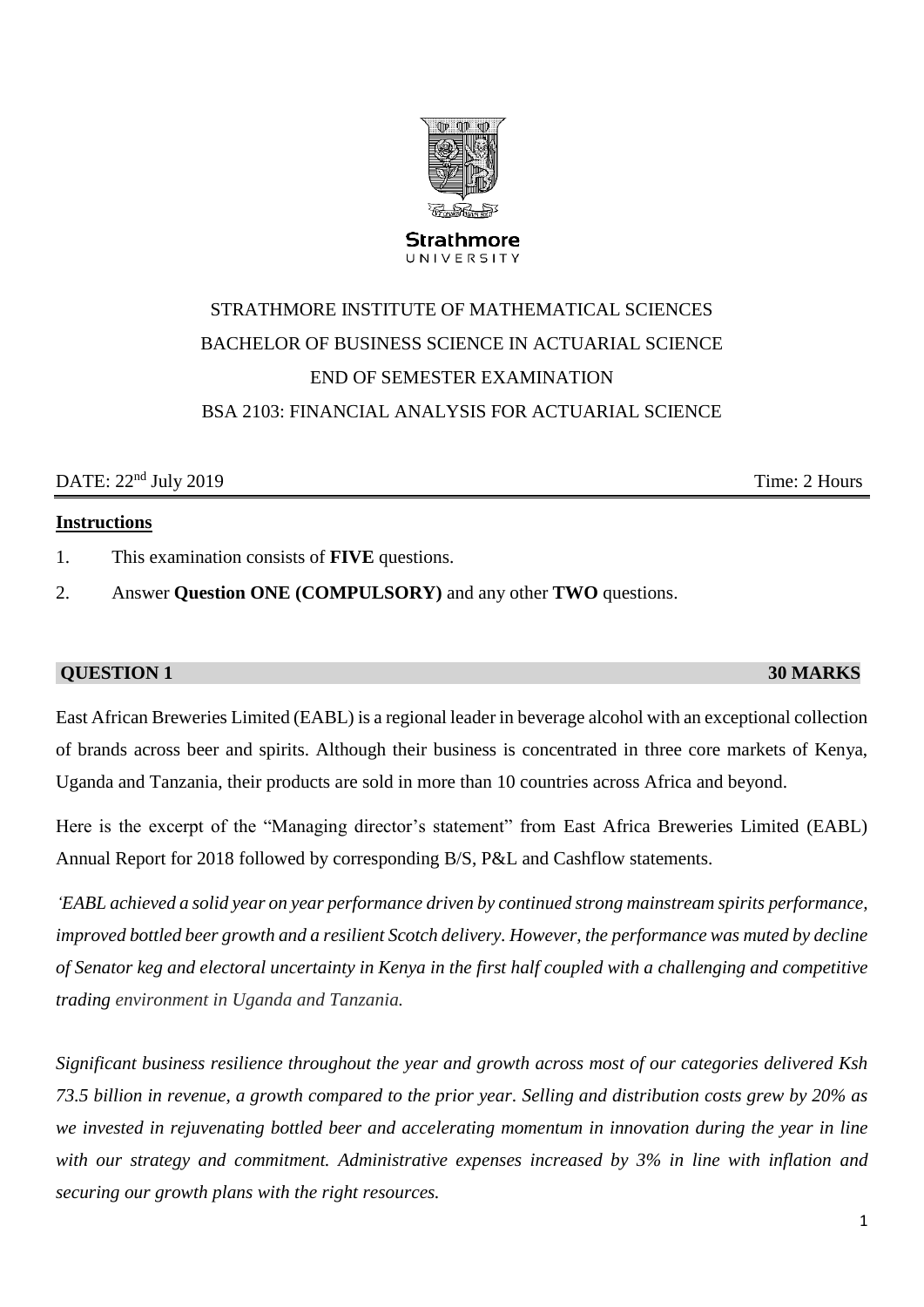*EABL's continued investment into the future growth through increased capacity and operational efficiency saw capital expenditure of Ksh 13 billion in the year (7.8bn Kisumu brewery, DPVs – 1.0bn, spirits line – 0.6bn, returnable bottles – 1.4m, keg rackers – 0.3m, coolers – 0.3m, other – 1.6bn). The new brewery in Kisumu, a Ksh 15 billion investment is scheduled to commence its operations in the first half of the new financial year.*

| <b>INCOME STATEMENT</b> |            |            |
|-------------------------|------------|------------|
|                         |            |            |
| <b>Ksh '000'</b>        | 2018       | 2017       |
|                         |            |            |
| Revenue                 | 73,456,832 | 70,247,065 |
| Cost of sales           | 41,052,409 | 39,116,742 |
| <b>Gross profit</b>     | 32,404,423 | 31,130,323 |
|                         |            |            |
| Other income            | 81,949     | 81,686     |
|                         |            |            |
| SGA Expenses            | 17,303,495 | 14,649,274 |
| <b>EBIT</b>             | 15,182,877 | 16,562,735 |
|                         |            |            |
| Net Finance costs       | 3,441,067  | 3,255,402  |
|                         |            |            |
| EBT                     | 11,741,810 | 13,307,333 |
|                         |            |            |
| Income Tax expense      | 4,486,255  | 4,792,765  |
|                         |            |            |
| Net Income              | 7,255,555  | 8,514,568  |
|                         |            |            |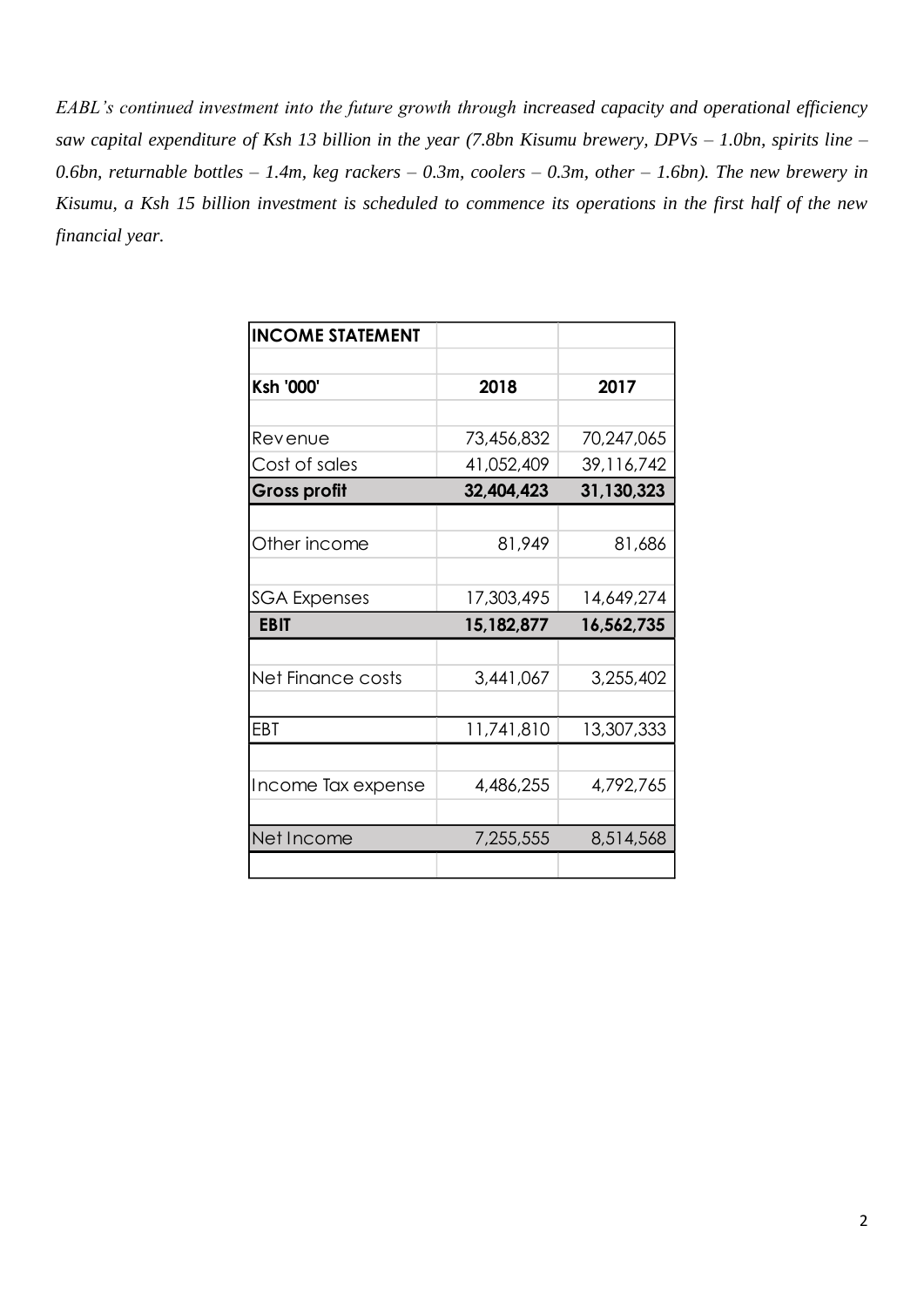| <b>BALANCE SHEET</b>                 |            |                             |
|--------------------------------------|------------|-----------------------------|
|                                      |            |                             |
| Ksh '000'                            | 2018       | 2017                        |
| <b>Bank and cash balances</b>        | 3,588,370  | 3,907,473                   |
| Tax recoverable                      | 2,108,505  | 826,033                     |
| Trade and other receivables          | 7,946,481  | 9,928,000                   |
| Inventories                          | 7,882,606  | 7,473,094                   |
| <b>Total current assets</b>          | 21,525,962 | 22,134,600                  |
|                                      |            |                             |
| Other non-current assets             |            |                             |
| Deferred income tax assets           | 726,114    | 3,304,578                   |
| Other Investments                    | 10,000     | 10,000                      |
| Prepaid operating lease rentals      | 7,351      | 14,992                      |
| Intangible assets                    | 3,613,555  | 3,884,696                   |
| Property, plant and equipment        | 45,363,844 | 37,317,446                  |
| Total non-current assets             | 49,720,864 | 44,531,712                  |
|                                      |            |                             |
| <b>Total assets</b>                  | 71,246,826 | 66,666,312                  |
|                                      |            |                             |
| Trade and other payables             | 25,191,910 | 21,301,120                  |
| Finance lease liabilities            |            | 93,228                      |
| Derivative financial liabilities     | 71,946     |                             |
| <b>Bank overdraft</b>                | 401,245    | 589,366                     |
| Loans and borrowings ST              | 118,667    |                             |
| <b>Total current liabilities</b>     | 25,783,768 | 21,983,714                  |
|                                      |            |                             |
| Finance lease liabilities            |            | 110,116                     |
| Deferred tax liability               | 3,264,233  | 5,095,988                   |
| Loans and borrowings LT              | 30,546,789 | 27,488,274                  |
| <b>Total non-current liabilities</b> | 33,811,022 | 32,694,378                  |
|                                      |            |                             |
| <b>Total liabilities</b>             | 59,594,790 | 54,678,092                  |
|                                      | 1,581,547  | 1,581,547                   |
| Share capital                        |            |                             |
| Share premium                        | 1,691,151  | 1,691,151                   |
| Other reserves                       | 3,874,224  | 2,571,084<br>$\blacksquare$ |
| Proposed dividends                   | 4,349,259  | 4,349,259                   |
| Retained earnings                    | 1,933,212  | 7,334,750                   |
| Non-controlling interests            | 5,971,091  | 397,403                     |
| Total equity                         | 11,652,036 | 11,988,220                  |
|                                      |            |                             |
| <b>Total equity and liabilities</b>  | 71,246,826 | 66,666,312                  |
|                                      |            |                             |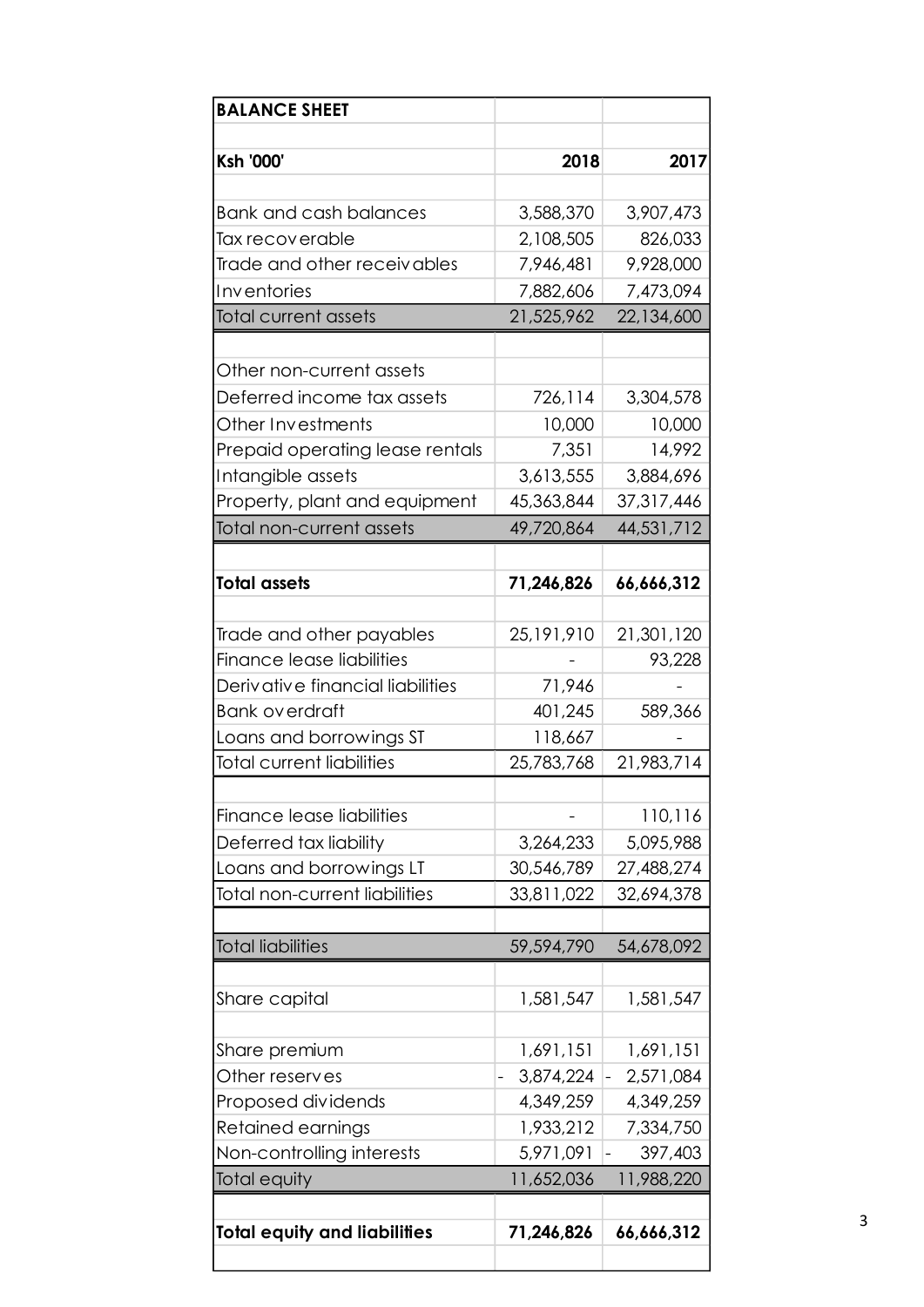| <b>CASH FLOW STATEMENT</b>                           |                |            |
|------------------------------------------------------|----------------|------------|
|                                                      |                |            |
| <b>Ksh '000'</b>                                     | 2018           | 2017       |
|                                                      |                |            |
| <b>Operating Activities</b>                          |                |            |
| Cash generated from operations                       | 21,717,296     | 21,523,606 |
| Interest received                                    | 81,949         | 81,686     |
| Interest paid                                        | 3,429,018      | 3,255,402  |
| Income tax paid                                      | 4,810,885      | 4,435,419  |
| Net cash flow from operating activities              | 13,559,342     | 13,914,471 |
|                                                      |                |            |
| <b>Investing Activities</b>                          |                |            |
| Purchase of prepaid lease rentals                    |                | 5,066      |
| Proceeds from sale of property, plant, and equipment | 2,539,228      | 1,031,397  |
| Purchase of property, plant and equipment            | $13,028,734$ - | 5,662,510  |
| Purchase of intangible assets                        | 2,627          | 31,388     |
| Net cash used in investing activities                | 10,492,133 -   | 4,667,567  |
|                                                      |                |            |
| <b>Financing Activities</b>                          |                |            |
| Proceeds of loans and borrowings                     | 4,907,194      |            |
| Repayment of loans and borrowings                    | 5,492,942      | 2,500,000  |
| Dividends paid                                       | 6,698,123      | 6,991,541  |
| Purchase of treasury shares                          | 9,272          |            |
| Short term bank loan                                 | 3,800,000      | 8,500,000  |
| Net cash flows used in financing activities          | 3,493,143      | 991,541    |
| Net increase in cash and cash equivalents            | 425,934        | 8,255,363  |
|                                                      |                |            |
| Cash and cash equivalents at 1 January               | 3,318,107      | 3,954,090  |
| Foreign exchange impact on translation               | 294,952        | 983,166    |
| Net (decrease)/increase during the year              | 425,934        | 8,255,363  |
| Cash and cash equivalents as at 31 December 20       | 3,187,125      | 3,318,107  |
|                                                      |                |            |
|                                                      |                |            |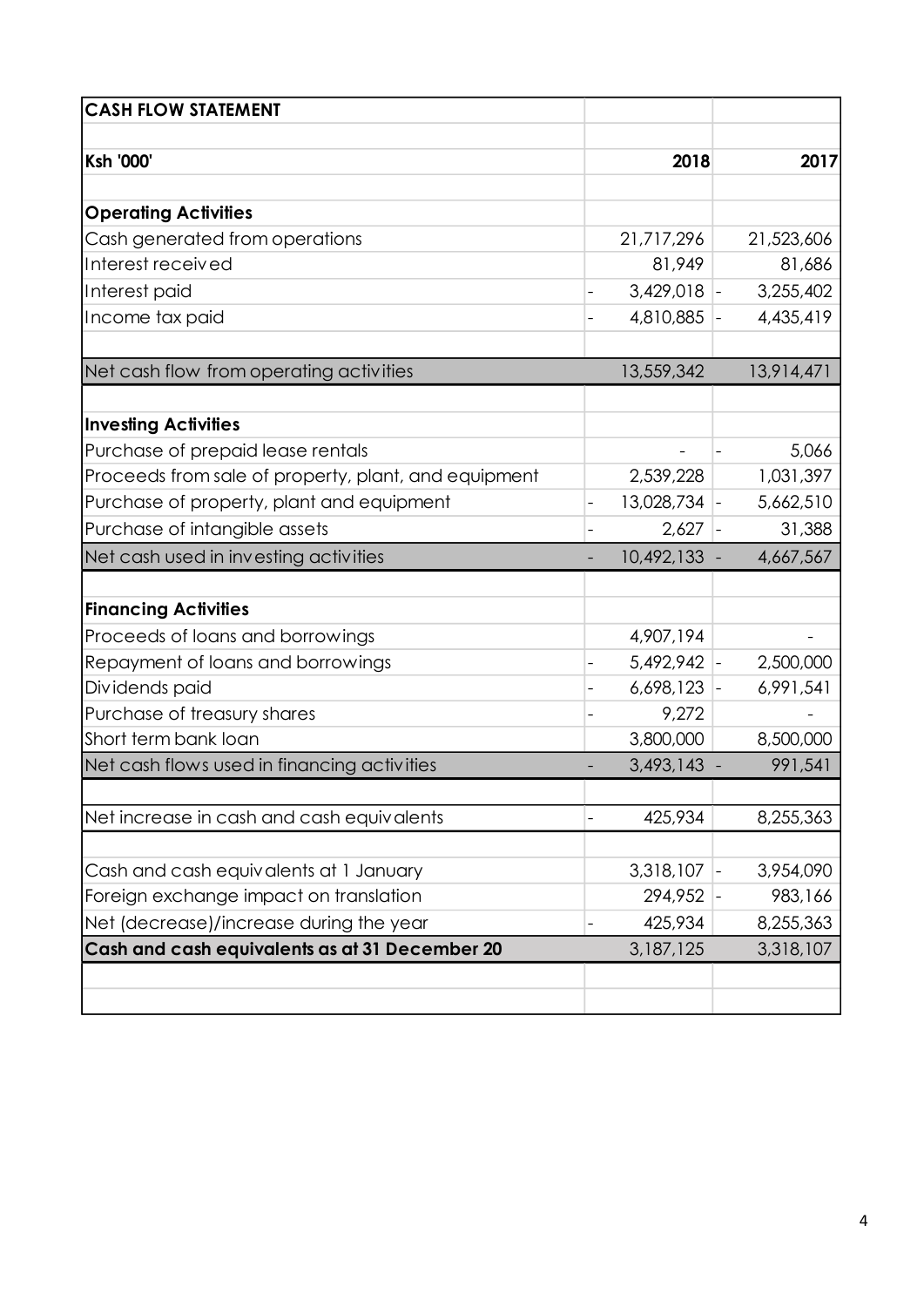1. The table below shows financial ratios from 3 companies for the year 2018. The first 2 columns represent the same ratios for Bralirwa Breweries Limited (RBL) and Tanzania Breweries Limited (TBL). Fill in the table by calculating the missing ratios (grey cells) for East African Breweries Limited (EABL).

| <b>RBL</b> | <b>TBL</b> | <b>EABL</b>           | 2018 |
|------------|------------|-----------------------|------|
|            |            |                       |      |
| 15%        | 23%        | Revenue growth        |      |
| 33%        | 38%        | Gross margin          |      |
|            |            |                       |      |
| 25%        | 97%        | EBIT growth           |      |
| 19%        | 20%        | EBIT margin           |      |
|            |            |                       |      |
| 43%        | 167%       | Net income growth     |      |
| 7%         | 12%        | Net income margin     |      |
|            |            |                       |      |
| 10.9       | 7.8        | Avr. Rec t/o          |      |
| 3.3        | 6.7        | Avr. Inv t/o          |      |
| 2.3        | 2.0        | Avr. Pay t/o          |      |
| $-11$      | $-78$      | CCC                   |      |
|            |            |                       |      |
| 10%        | $-9\%$     | Change in Receivables |      |
| $-2\%$     | 2%         | Change in Inventory   |      |
| 4%         | 10%        | Change in Payables    |      |
|            |            |                       |      |
| 3.4        | 1.8        | Leverage              |      |
| 5%         | 13%        | Return On Assets      |      |
| 19%        | 23%        | Return On Equity      |      |
|            |            |                       |      |
| 0.6        | 0.9        | <b>Current Ratio</b>  |      |
| 0.3        | 0.7        | Quick Ratio           |      |
|            |            |                       |      |
| 21%        | 24%        | Net Op. CF/ Sales     |      |
| 113%       | 124%       | Net Op. Cf/EBIT       |      |
|            |            |                       |      |

### **(Each ratio carries 0.5 mark – 10 in total)**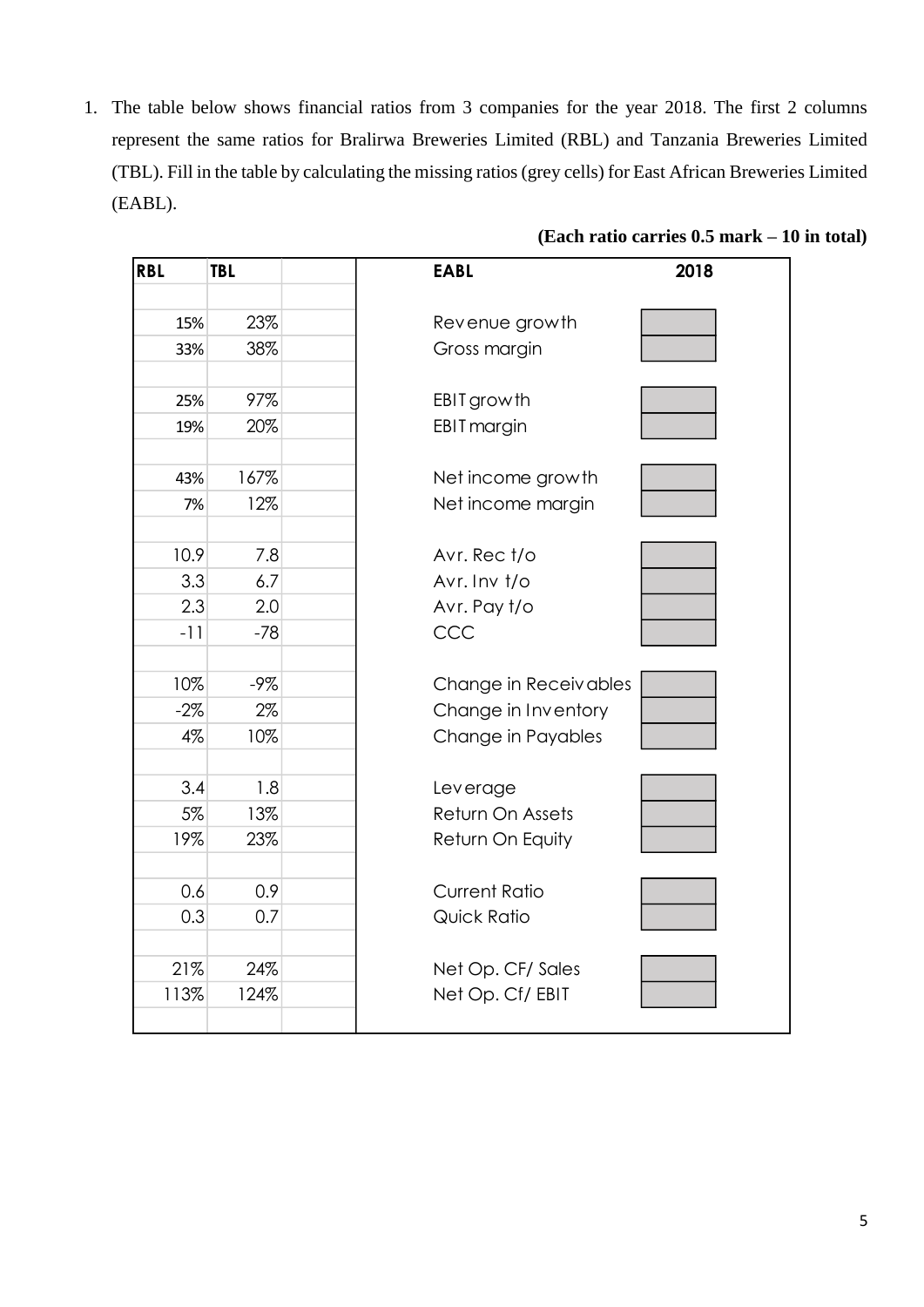- 2. Compare the ROA and ROE of EABL with those of RBL and TBL. What do they tell about the efficiency with which the company employs its resources? What is the approximate leverage level of each of these companies? What kind of risk is related to it? What can you comment on the fact that over 50% of EABL's liabilities are related to 3<sup>rd</sup> party borrowing (mainly long-term credit from major shareholders)? (7 Marks)
- 3. Comment on the cash conversion cycle of EABL. Giving a brief explanation of what the cash conversion cycle is, discuss on the management of receivables, payables and inventory by EABL. (4 Marks)
- 4. EABL's income statement shows that operating profit has decreased between 2017 and 2018. As an analyst what would you advice EABL to do to improve this position in 2019? (3 Marks)
- 5. The table below shows the gearing ratio of EABL from 2014 2018. As the Credit Risk Manager of the bank, would you be willing to give more debt to EABL? Why? What would you recommend EABL does so that you can approve additional debt? (3 Marks)

|                   | 2014 | 2015 | 2016 | 2017 | 2018 |
|-------------------|------|------|------|------|------|
| Debt/Equity Ratio | 591% | 401% | 504% | 456% | 511% |

6. What effect does the 13 billion capital expenditure have on the financial statements of EABL? (3 Marks)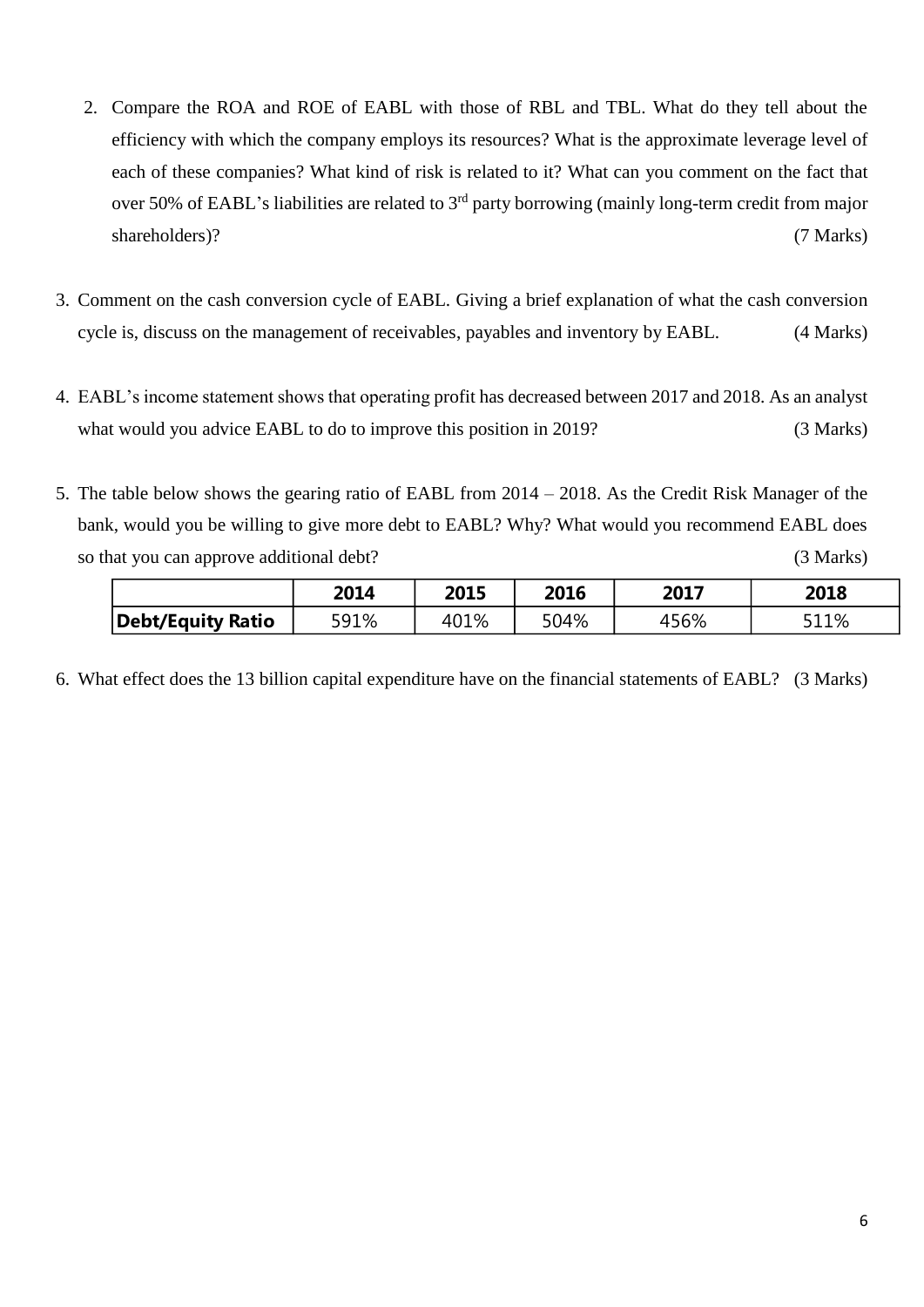### **QUESTION 2 20 MARKS**

- 1. Differentiate between bad growth and good growth. Why does the difference matter? (2 Marks)
- 2. Your friend, with a background in Biology, just started a business. As a free tip he was advised: 'Ensure you don't grow beyond the sustainable growth rate'. Defining what the sustainable growth rate is, explain what this statement means. (3 Marks)
- 3. The company ABC recorded the following results in the last few years.

|                                                       | 2014 | 2015 | 2016       | 2017 | 2018 |             |
|-------------------------------------------------------|------|------|------------|------|------|-------------|
| Profit margin $(\%)$                                  | 14%  | 15%  | 16%        | 18%  | 17%  |             |
| Asset turnover $(x)$                                  | 0.48 | 0.5  | 0.64       | 0.75 | 0.88 |             |
| Assets (end of year, millions)                        | 150  | 170  | <b>200</b> | 250  | 350  |             |
| Equity (end of year, millions)                        | 140  | 160  | 180        | 210  | 290  |             |
| Sales growth rate $(\%)$                              | 25%  | 40%  | 50%        | 60%  | 30%  |             |
| Sustainable growth rate (%)                           |      | 6%   | 10%        | 11%  | 22%  |             |
| Calculate leverage and retention ratio for each year. |      |      |            |      |      | $(8$ Marks) |
|                                                       | 2014 | 2015 | 2016       | 2017 | 2018 |             |
| Leverage(x)                                           |      |      |            |      |      |             |
| Retention ratio $(\% )$                               |      |      |            |      |      |             |

4. State and explain what a company should do when its actual growth exceeds its sustainable growth rate. (7 Marks)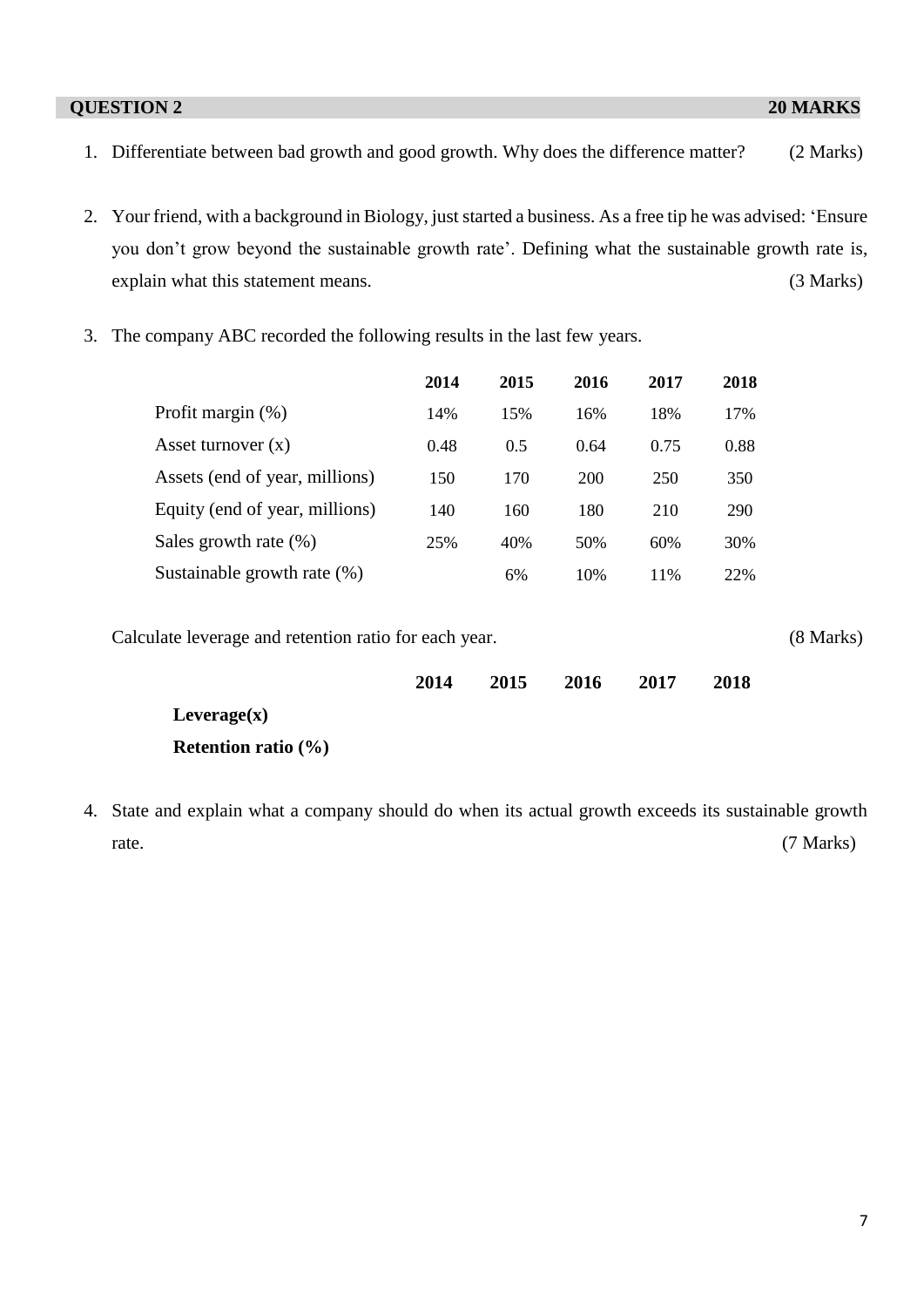### **QUESTION 3 20 MARKS**

- 1. ROE suffers from three critical deficiencies as a measure of financial performance. State and briefly explain what these deficiencies are. (3 Marks)
- 2. The financial data for JKL Ltd is as follows:

|                            | <b>Year 1</b> | Year 2    |
|----------------------------|---------------|-----------|
| <b>Sales</b>               | 270,000       | 450,000   |
| <b>COGS</b>                | 240,000       | 340,000   |
| <b>Net income</b>          | (160,000)     | (400,000) |
| Cash flow from operations  | (58,000)      | (20, 400) |
| <b>Balance Sheet</b>       |               |           |
| Cash                       | 340,000       | 260,000   |
| Marketable securities      | 300,000       | 36,900    |
| Accounts receivable        | 21,500        | 35,100    |
| Inventories                | 6,500         | 72,000    |
| Accounts payable           | 28,900        | 22,700    |
| <b>Accrued liabilities</b> | 44,100        | 123,000   |

- a) Calculate the current and quick ratio at the end of each year. How has the company's shortterm liquidity changed over this period? (3 Marks)
- b) Assuming a 365-day year for all calculation, compute the following:

|      | The collection period each year based on sales.                | $(1$ Marks) |
|------|----------------------------------------------------------------|-------------|
| 11.  | The inventory turnover, and the payables period for each year. | (2 Marks)   |
| iii. | The days' sales in cash each year.                             | $(1$ Marks) |
| iv.  | The gross margin and profit margin each year.                  | (2 Marks)   |

c) What do these calculations suggest about the company's performance? (5 Marks)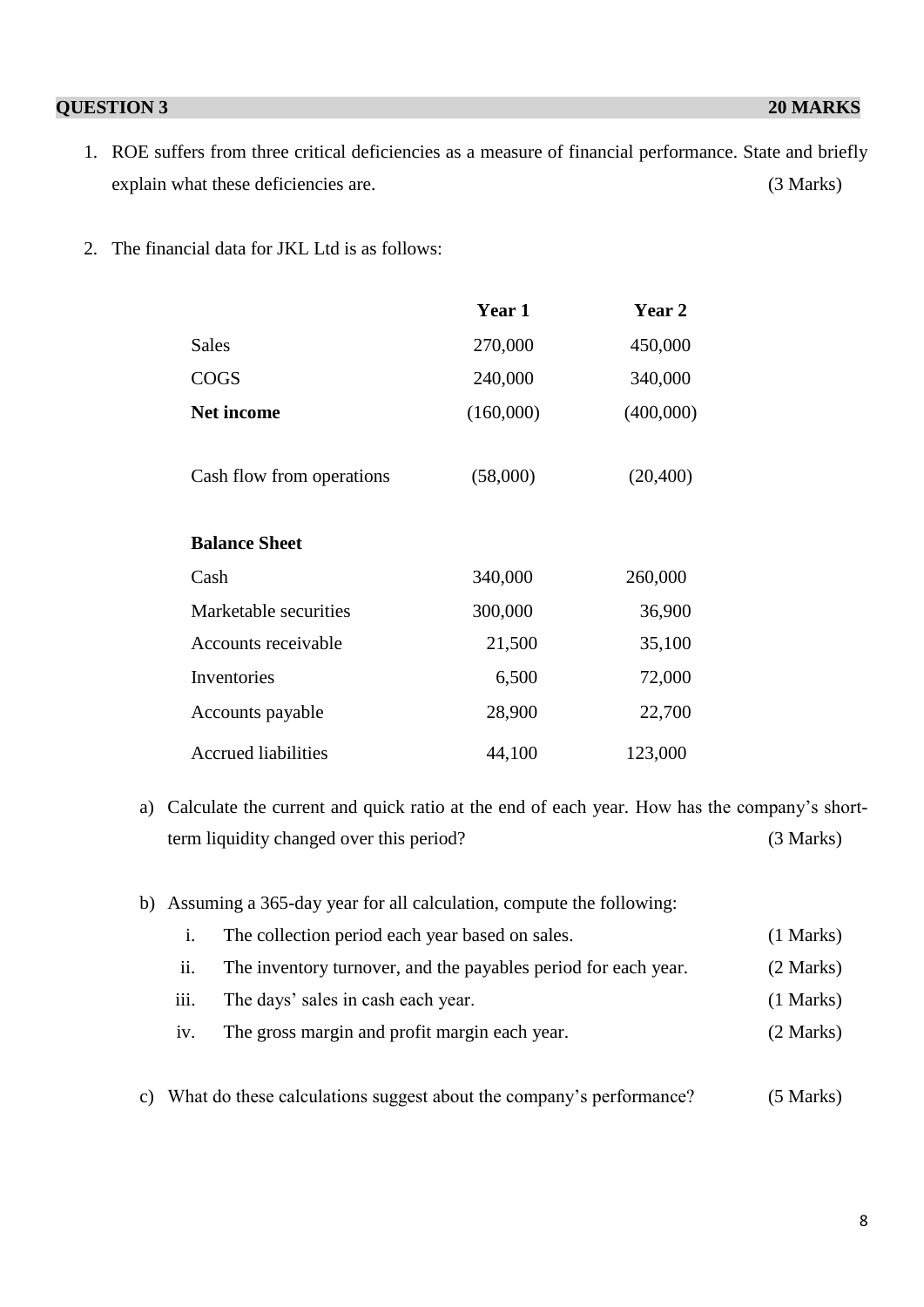3. The board of directors of Siwaka Ltd has been pressuring its CEO to boost ROE. During a recent interview on NTV, he announces his plan to improve the firm's financial performance. He will raise prices on all of the company's products by 8%. He justifies the plan by observing that ROE can be decomposed into the product of profit margin, asset turnover and financial leverage. By raising prices, he will increase the profit margin and thus ROE. Does this plan make sense to you? Why or why not? (3 Marks)

| <b>QUESTION 4</b> | $(20$ MARKS) |
|-------------------|--------------|

- 1. Suppose you constructed a pro forma balance sheet for a company and the estimate for external financing required was negative. How would you interpret this result? (2 Marks)
- 2. Pro forma financial statements, by definition, are predictions of a company's financial statement at a future point in time. So why is it important to analyse the historical performance of the company before constructing pro forma financial statements? (2 Marks)
- 3. Consider the information in the table below.

| 2018   | 2019 |
|--------|------|
| 30,000 |      |
|        | 25%  |
|        | 80%  |
|        | 12%  |
|        | 700  |
|        | 100  |
|        | 80   |
|        | 30%  |
|        | 50%  |
|        | 22%  |
|        | 300  |
|        | 12%  |
|        | 1700 |
|        |      |

a) Construct a pro forma income statement and balance sheet for 2019. (8 Marks)